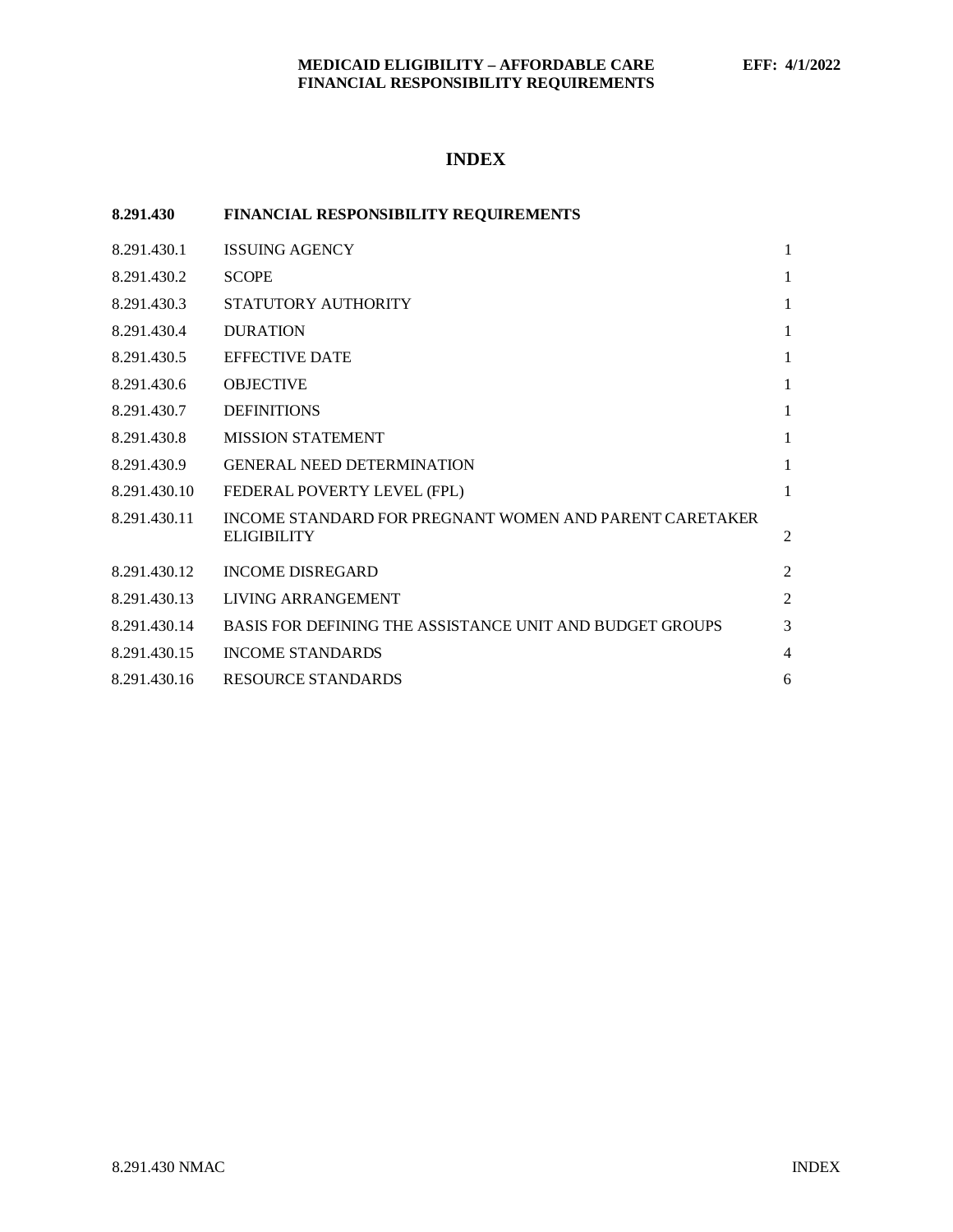# **TITLE 8 SOCIAL SERVICES**

#### **CHAPTER 291 MEDICAID ELIGIBILITY - AFFORDABLE CARE PART 430 FINANCIAL RESPONSIBILITY REQUIREMENTS**

<span id="page-1-0"></span>**8.291.430.1 ISSUING AGENCY:** New Mexico Human Services Department (HSD). [8.291.430.1 NMAC - Rp, 8.291.430.1 NMAC, 11/16/2015]

<span id="page-1-1"></span>**8.291.430.2 SCOPE:** The rule applies to the general public. [8.291.430.2 NMAC - Rp, 8.291.430.2 NMAC, 11/16/2015]

<span id="page-1-2"></span>**8.291.430.3 STATUTORY AUTHORITY:** The New Mexico medicaid program and other health care programs are administered pursuant to regulations promulgated by the federal department of health and human services under Title XIX of the Social Security Act as amended or by state statute. See Section 27-1-12 NMSA et seq.

[8.291.430.3 NMAC - Rp, 8.291.430.3 NMAC, 11/16/2015]

<span id="page-1-3"></span>**8.291.430.4 DURATION:** Permanent.

[8.291.430.4 NMAC - Rp, 8.291.430.4 NMAC, 11/16/2015]

<span id="page-1-4"></span>**8.291.430.5 EFFECTIVE DATE:** November 16, 2015, unless a later date is cited at the end of a section. [8.291.430.5 NMAC - Rp, 8.291.430.5 NMAC, 11/16/2015]

<span id="page-1-5"></span>**8.291.430.6 OBJECTIVE:** The objective of this rule is to provide specific instructions when determining eligibility for the medicaid program and other health care programs. Processes for establishing and maintaining a medical assistance programs (MAP) category of the affordable care eligibility are detailed in the 8.291.400 through 8.291.430 NMAC.

[8.291.430.6 NMAC - Rp, 8.291.430.6 NMAC, 11/16/2015]

<span id="page-1-6"></span>**8.291.430.7 DEFINITIONS:** Refer to 8.291.400 NMAC for detailed descriptions. [8.291.430.7 NMAC - Rp, 8.291.430.7 NMAC, 11/16/2015]

<span id="page-1-7"></span>**8.291.430.8 MISSION STATEMENT:** To transform lives. Working with our partners, we design and deliver innovative, high quality health and human services that improve the security and promote independence for New Mexicans in their communities.

[8.291.430.8 NMAC - Rp, 8.291.430.8 NMAC, 11/16/2015; A/E, 4/1/2016; A, 12/1/2020]

<span id="page-1-8"></span>**8.291.430.9 GENERAL NEED DETERMINATION:** To be eligible for a MAP category of eligibility, an applicant or a recipient must meet specific income standards. [8.291.430.9 NMAC - Rp, 8.291.430.9 NMAC, 11/16/2015]

<span id="page-1-9"></span>**8.291.430.10 FEDERAL POVERTY LEVEL (FPL):** This part contains the monthly federal poverty level table for use in determining monthly income standards for MAP categories of eligibility outlined in 8.291.400.10 NMAC:

| <b>HOUSEHOLD</b><br><b>SIZE</b> | 100%    | 133%    | 138%    | 190%    | 240%    | 250%    | 300%     |
|---------------------------------|---------|---------|---------|---------|---------|---------|----------|
|                                 | \$1,133 | \$1,507 | \$1,563 | \$2,152 | \$2,718 | \$2,832 | \$3,398  |
| 2                               | \$1,526 | \$2,030 | \$2,106 | \$2,900 | \$3,662 | \$3,815 | \$4,578  |
| 3                               | \$1,920 | \$2,553 | \$2,649 | \$3,647 | \$4,607 | \$4,798 | \$5,758  |
| $\overline{4}$                  | \$2,313 | \$3,076 | \$3,192 | \$4,394 | \$5,550 | \$5,782 | \$6,938  |
|                                 | \$2,706 | \$3,599 | \$3,735 | \$5,142 | \$6,494 | \$6,765 | \$8,118  |
| 6                               | \$3,100 | \$4,122 | \$4,277 | \$5,889 | \$7,439 | \$7,748 | \$9,298  |
| 7                               | \$3,493 | \$4,646 | \$4,820 | \$6,636 | \$8,382 | \$8,732 | \$10,478 |
| 8                               | \$3,886 | \$5,169 | \$5,363 | \$7,384 | \$9,326 | \$9,715 | \$11,658 |
| $+1$                            | \$393   | \$523   | \$543   | \$748   | \$944   | \$983   | \$1,180  |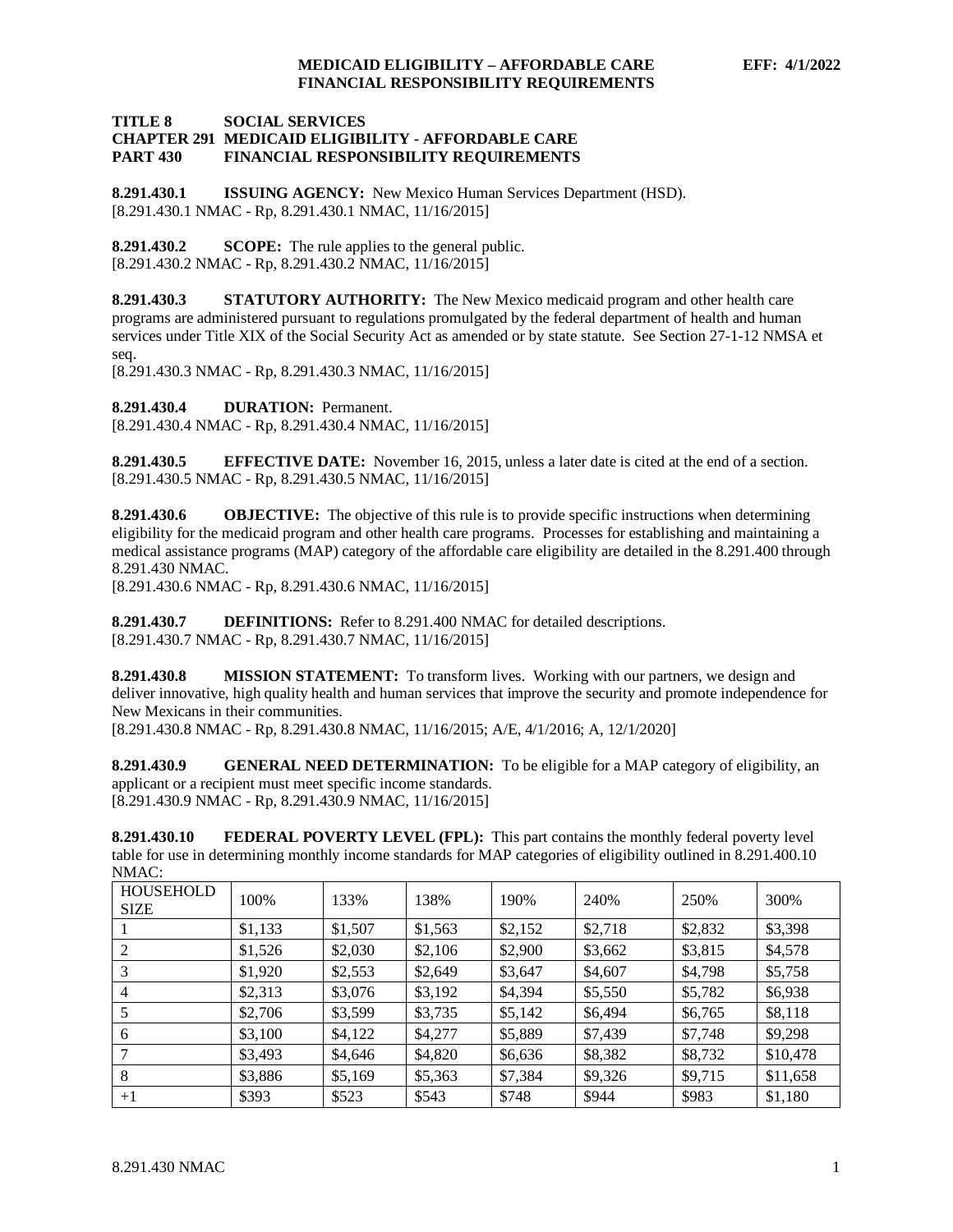[8.291.430.10 NMAC - Rp, 8.291.430.10 NMAC, 11/16/2015; A/E, 4/1/2016; A/E, 9/14/2017; A, 2/1/2018; A/E, 5/17/2018; A, 9/11/2018; A/E, 4/11/2019; A, 7/30/2019; A, 12/1/2020; A/E, 4/1/2021; A, 9/1/2021; A/E, 4/1/2022]

## <span id="page-2-0"></span>**8.291.430.11 INCOME STANDARD FOR PREGNANT WOMEN AND PARENT CARETAKER**

**ELIGIBILITY:** This part contains the MAP category of pregnant women and parent caretaker eligibility's fixed monthly standard for an applicant or recipient:

| <b>HOUSEHOLD</b> | <b>MONTHLY INCOME</b> |  |  |  |
|------------------|-----------------------|--|--|--|
| <b>SIZE</b>      | <b>LIMIT</b>          |  |  |  |
|                  | \$451                 |  |  |  |
| 2                | \$608                 |  |  |  |
| 3                | \$765                 |  |  |  |
| 4                | \$923                 |  |  |  |
| 5                | \$1,080               |  |  |  |
| 6                | \$1,238               |  |  |  |
| 7                | \$1,395               |  |  |  |
| 8                | \$1,553               |  |  |  |
| $+1$             | \$158                 |  |  |  |

[8.291.430.11 NMAC - Rp, 8.291.430.11 NMAC, 11/16/2015]

<span id="page-2-1"></span>**8.291.430.12 INCOME DISREGARD:** A disregard of five percent of 100 percent of the current FPL, according to the applicant's or recipient's budget group size, will be given according to the Affordable Care Act (ACA) related category of eligibility. This income disregard will be subtracted from the countable income. [8.291.430.12 NMAC - Rp, 8.291.430.12 NMAC, 11/16/2015]

<span id="page-2-2"></span>**8.291.430.13 LIVING ARRANGEMENT:** All individuals listed on the MAP application are evaluated according to their living arrangement to determine if they can be included in an assistance group or budget group.

**A.** Extended living in the home: An individual physically absent from the home is a member of the assistance unit or budget group. Extended living in the home includes:

**(1)** attending college or boarding school;

**(2)** receiving treatment in a title XIX MAD enrolled facility (including institutionalized when meeting a nursing facility (NF) level of care (LOC) and intermediate care facilities for the mentally retarded (ICF-MRs);

**(3)** emergency absences: an applicant or recipient absent from the home due to an emergency, who is expected to return to the household, continues to be a member of the household;

**(4)** foster care placements: a minor applicant or minor recipient removed from the home by a child protective services agency (tribal, bureau of Indian affairs, or children, youth and families department) will be considered to be living in the home until the adjudicatory hearing; if the adjudicatory hearing results in custody being granted to some other entity, the minor applicant or minor recipient will be removed from the assistance unit and budget group;

**(5)** inmate of a public institution:

**(a)** see 8.200.410.15 NMAC for the definition of a public institution and an inmate

of a public institution;

**(b)** an inmate of a public institution is included in the household with other mandatory household members if he or she is expected to file a tax return or be claimed as a tax dependent; see 8.291.430.14 NMAC;

**(c)** an inmate of a public institution is not included in the household if he or she neither files a tax return nor is claimed as a tax dependent which requires that mandatory household members be living together; see 8.291.430.14 NMAC.

- **B.** Extended living in the home also includes:
	- **(1)** residential treatment centers;
	- **(2)** group homes; and
	- **(3)** free-standing psychiatric hospitals.

**C.** Living in the home with a parent caretaker: To be included in the assistance unit, a minor applicant or minor recipient must be living, or considered to be living, in the home of: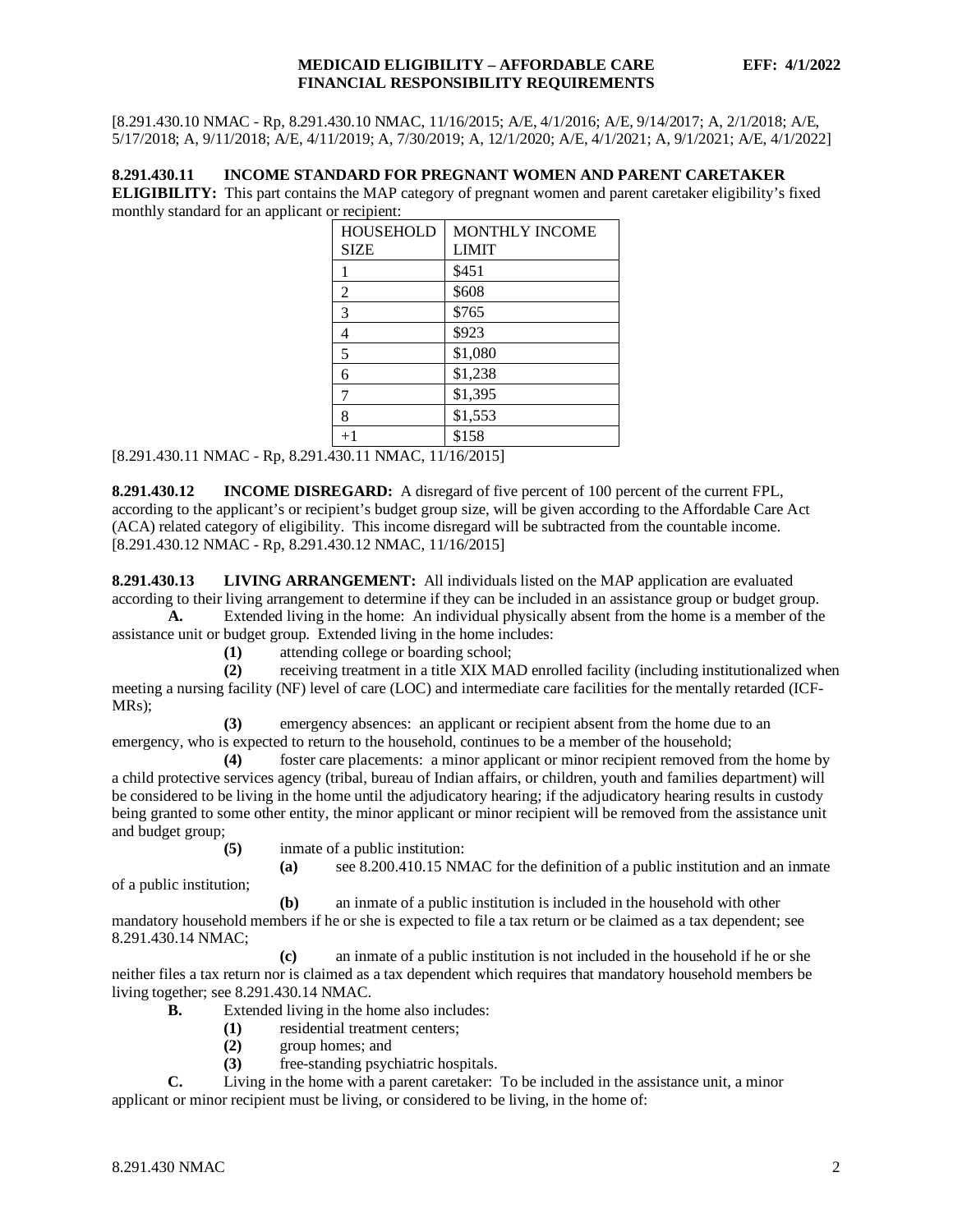**(1)** a biological or adoptive or step parent (there is a presumption that a child born to a married woman is the child of the husband); or

**(2)** a specified relative who:

**(a)** is related within the fifth degree of relationship by blood, marriage or adoption, as determined by New Mexico statute Chapter 45 - Uniform Probate Code; a relationship based upon marriage, such as "in-law" or "step" relationships, continues to exist following the dissolution of the marriage by divorce or death; and

**(b)** assumes responsibility for the day-to-day care and control of the minor applicant or minor recipient; the determination of whether an individual functions as the specified relative shall be made by the specified relative unless other information known to the worker clearly indicates otherwise;

**(3)** a minor applicant or minor recipient considered to be living in the home: a minor applicant or minor recipient is considered to be part of the assistance unit and budget group as evidenced by the minor applicant's or minor recipient's customary physical presence in the home; if a he or she is living in more than one household, the following applies:

**(a)** the custodial parent is the parent with whom the minor applicant or minor recipient lives the greater number of nights; or

**(b)** if the minor applicant or minor recipient spends equal amounts of time with each household, the minor applicant or minor recipient shall be considered to be living in the household of the parent with the higher modified adjusted gross income (MAGI).

**D.** For individuals for whom the state must complete a determination of income either based on MAGI or for MAGI-excepted groups:

**(1)** MAD recognizes same-sex couples as spouses, if they are legally married under the laws of the state, territory, or foreign jurisdiction in which the marriage was celebrated; and

**(2)** for an applicant or recipient whose MAP category of eligibility is based on the eligibility for any other HSD benefit program and for which income is not used in the eligibility determination, the applicant's or recipient's marital status will not be used in making the eligibility determination; the applicant's or recipient's MAP category of eligibility will continue to be based on the determination of eligibility of the other HSD applicable benefits.

[8.291.430.13 NMAC - Rp, 8.291.430.13 NMAC, 11/16/2015]

<span id="page-3-0"></span>**8.291.430.14 BASIS FOR DEFINING THE ASSISTANCE UNIT AND BUDGET GROUPS:** At the time of a MAP application, an applicant or recipient and ISD shall identify everyone who is to be considered for inclusion in an assistance unit and budget group. The composition of the assistance unit and budget group is based on the following factors:

**A.** Assistance group: the assistance unit includes an applicant or recipient who applies and who is determined to meet a MAP category of eligibility found in 8.291.430.10 NMAC.

**B.** Budget group: the budget group consists of the following types and will be established on an individual basis:

**(1)** tax filers and dependents: households that submit a MAP application where an applicant or a recipient intends to file for federal taxes or will be claimed as a dependent on federal income taxes for the current year:

**(a)** the budget group will consist of applicants or recipients who are listed on the MAP application as the taxpayer and tax dependents;

**(b)** if there are multiple taxpayers listed on a single MAP application, the budget group(s) will be established based on who the taxpayer intends to claim as a dependent (including the taxpayer); only the taxpayer and his or her child and tax dependent (dependent) listed on the MAP application will be considered as part of the budget group;

**(c)** in the case of an applicant or recipient married couple living together, each spouse will be included in the household of the other spouse, regardless of whether they expect to file a joint tax return, a separate tax return or whether one spouse expects to be claimed as a tax dependent by the other spouse;

**(d)** exceptions to tax filer rules: the following applicants or recipients will be treated as non-filers:

**(i)** an applicant or a recipient other than a spouse or a biological, adopted, or step child who expect to be claimed as a tax dependent by another taxpayer outside of the household;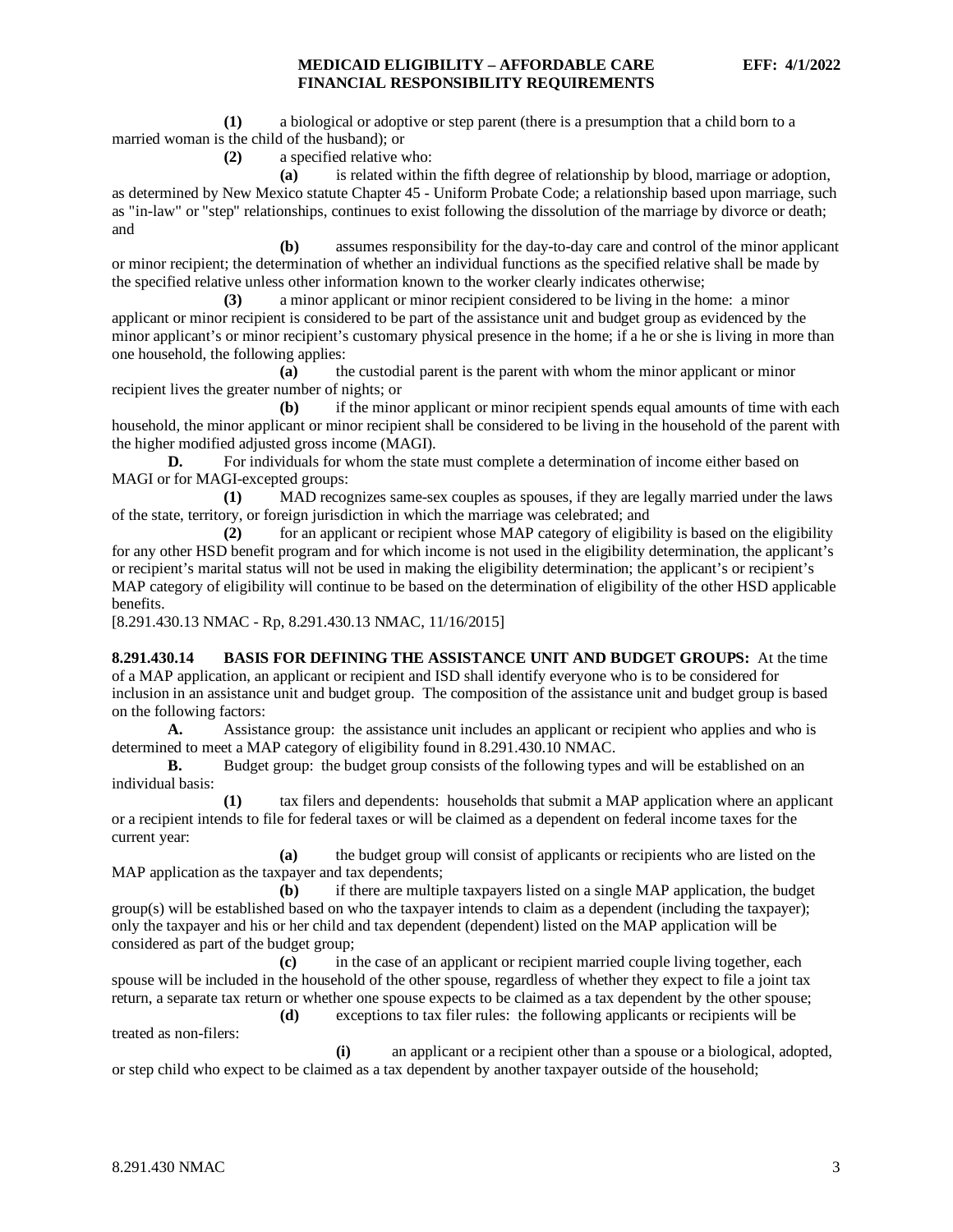**(ii)** an applicant or a recipient under 19 who expect to be claimed by one parent as a tax dependent and are living with both parents but whose parents do not expect to file a joint tax return; and

**(iii)** an applicant or a recipient under 19 who expect to be claimed as a tax dependent by a non-custodial parent.

**(2)** individuals who neither file a tax return nor are claimed as a tax dependent: in the case of applicants or recipients who do not expect to file a federal tax return and do not expect to be claimed as a tax dependent for the taxable year in which a MAP category of eligibility is being made, or meet an exception to tax filer requirements in Paragraph (1) of Subsection B of 8.291.430.14 NMAC, the budget group consists of the applicant or recipient and, if living with the applicant or recipient:

- **(a)** the applicant's or recipient's spouse;
- **(b)** the applicant's and recipient's natural, adopted and step children under the age

of 19; and

**(c)** in the case of applicants or recipients under the age of 19, the applicant's or recipient's natural, adopted and step parents and natural, adoptive and step siblings under the age of 19.

**(3)** households may submit a MAP application that includes both filer and non-filers as defined in Subsections A and B of 8.291.430.14 NMAC; the budget group(s) will be organized using the filer and non-filer concepts, and eligibility will be established on an individual basis. [8.291.430.14 NMAC - Rp, 8.291.430.14 NMAC, 11/16/2015]

<span id="page-4-0"></span>**8.291.430.15 INCOME STANDARDS:** Verification of income, both earned and unearned, is mandatory for all MAP categories of ACA related eligibility. Verification methods can be found at 8.291.410 NMAC.

**A.** All income will be calculated as defined by Section 36B of the Federal Tax Code to produce a MAGI. This amount is compared to the FPL for the appropriate MAP category of eligibility and household size.

**B.** MAGI is calculated using the methodologies defined in Section 36B(d)(2)(B) of the Federal Tax Code, with the following exceptions:

**(1)** an amount received as a lump sum is counted as income only in the month received except for qualified lottery and gambling winnings per Subsection D of 8.291.430.15 NMAC;

**(2)** scholarships, awards, or fellowship grants used for education purposes and not for living expenses are excluded from income;

**(3)** the following American Indian or Alaska native exceptions are excluded from income:

**(a)** distributions from Alaska native corporations and settlement trusts;

**(b)** distributions from any property held in trust, subject to federal restrictions, located within the most recent boundaries of a prior federal reservation, or otherwise under the supervision of the secretary of the interior;

**(c)** distributions and payments from rents, leases, rights of way, royalties, usage rights, or natural resource extraction and harvest from;

**(i)** rights of ownership or possession in any lands described in Subsection B of 8.291.430.15 NMAC; or

**(ii)** federally protected rights regarding off-reservation hunting, fishing, gathering, or usage of natural resources;

**(d)** distributions resulting from real property ownership interests related to natural resources and improvements;

**(i)** located on or near a reservation or within the most recent boundaries of a prior federal reservation; or

real property ownership interests.

**(ii)** resulting from the exercise of federally-protected rights relating to such

**(e)** payments resulting from ownership interests in or usage rights to items that have unique religious, spiritual, traditional, or cultural significance or rights that support subsistence or a traditional lifestyle according to applicable tribal law or custom; and

**(f)** student financial assistance provided under the bureau of Indian affairs

education programs.

**C.** Certain income of children and tax dependents: The following are not included in household income:

**(1)** The MAGI-based income of an applicant or recipient who is included in the household of his or her natural, adopted, or step parent and who is not expected to be required to file a tax return under Section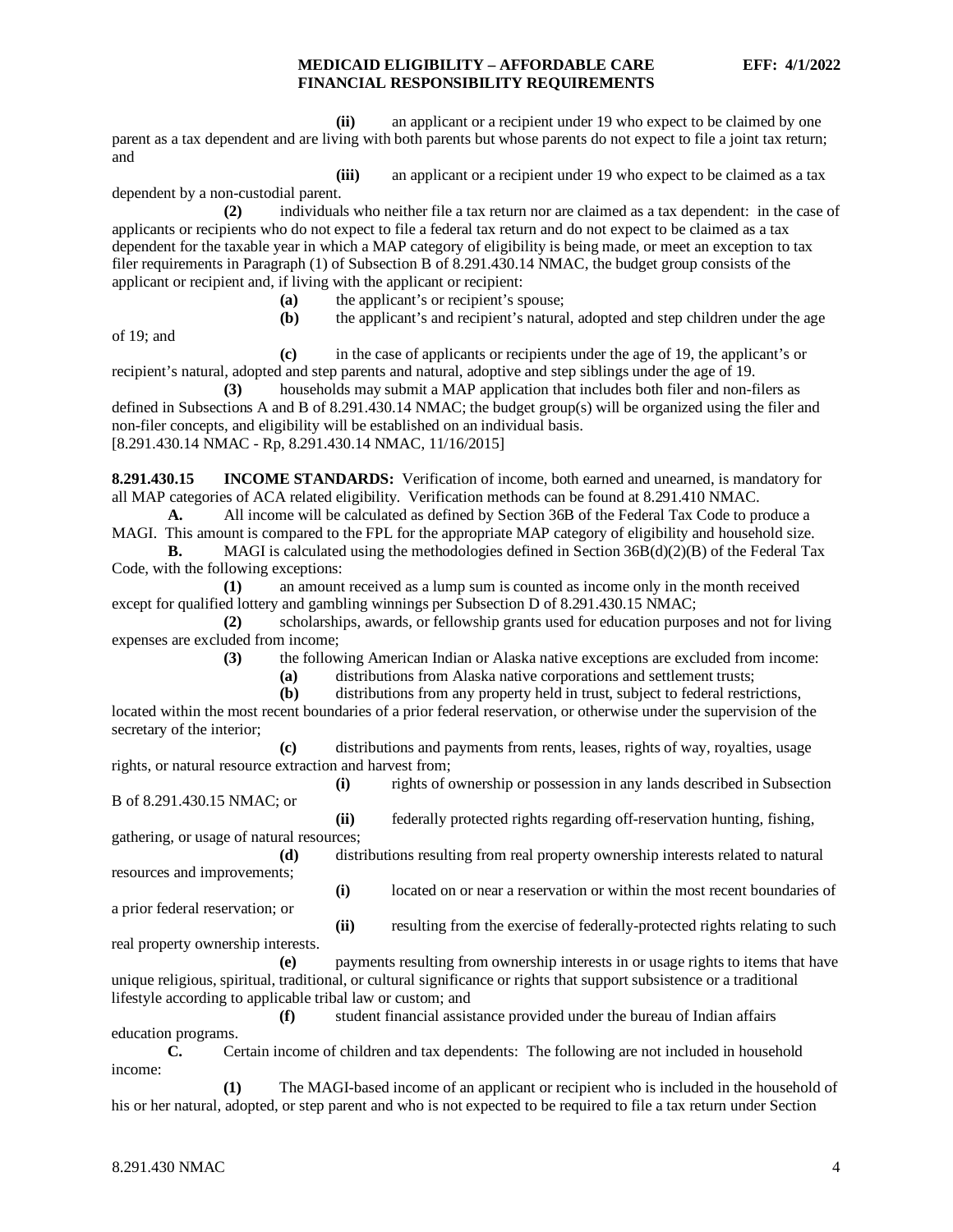$6012(a)(1)$  of the Internal Revenue Code for the taxable year in which a MAP category of eligibility is being determined, is not included in household income whether or not the applicant or recipient files a tax return.

**(2)** The MAGI-based income of an applicant's or recipient's dependent who is not expected to be required to file a tax return under Section  $6012(a)(1)$  of the Internal Revenue Code for the taxable year in which a MAP category of eligibility is being determined is not included in the household income of the taxpayer whether or not such dependent files a tax return.

**D.** Qualified lottery and gambling winnings are included in MAGI-based income based on the following:

**(1)** Qualified lottery winnings are defined as winnings from sweepstakes, lottery, or pool described in section 4402 of the internal revenue code (which generally requires that these particular activities be conducted by a state agency or under the authority of state law), or winnings from a lottery operated by a multistate or multijurisdictional lottery association or tribe. Multijurisdictional lotteries include those that include multiple entities of government. Qualified lottery winnings apply to the single payout option. Lottery winnings paid out in installments are not considered qualified lottery winnings and are treated as recurring income that can be prorated over a twelve-month period to determine an average current monthly income for medicaid.

**(2)** Income that is received as a lump sum from monetary winnings from gambling is included in MAGI-based income. Gambling winnings include betting pools, wagers placed through bookmakers, slot machines, roulette wheels, dice tables, lotteries, bolita or number games, or the selling of chances therein including tribal winnings.

**(3)** Non-cash prizes, like a car or boat, are not counted as qualified lottery winnings or monetary winnings from gambling and are counted as lump sum income in the month received.

**(4)** Formula for counting qualified lottery or gambling winnings: For qualified winnings from lotteries or gambling occurring on or after January 1, 2018, the following formula applies for counting income:

**(a)** winnings less than \$80,000 are counted in the month received;

**(b)** winnings of \$80,000 but less than \$90,000 are counted as income over two months with an equal amount counted in each month;

**(c)** for every additional \$10,000 one month is added to the period over which total winnings are divided, in equal installments, and counted as income;

**(d)** the maximum period of time over which winnings may be counted is 120 months, which would apply for winnings of \$1,260,000 and above. HSD in the notice of case action (NOCA) notifies individuals of the date on which the lottery or gambling winnings no longer will be counted for the purposes of medicaid eligibility; and

**(e)** the formula for counting winnings is applied separately to each instance of winnings.

**(5)** Lottery or gambling winnings count as MAGI-based income over multiple months only for the individual receiving the winnings in the household. For other individuals in the household, the winnings count only in the month received in determining their MAGI-based income eligibility.

**(6)** Verification of lottery winnings: HSD requires verification of lottery winnings, but will first access electronic data sources, if available, before requesting documentation.

**(7)** Hardship exemption: HSD allows for an exemption of the counting of lottery winnings if the applicant or recipient with the lottery winnings can demonstrate an undue medical hardship such that the applicant or recipient's health or life would be endangered. An applicant or recipient must submit a written request along with supporting documentation. A decision regarding a medical hardship exemption will be made within 30 calendar days of receipt of the written request. Notice of the exemption decision will be mailed to the applicant or recipient. If an exemption is approved, then an eligibility determination will be made without counting lottery winnings. If an exemption is denied, then the applicant or recipient can request an HSD administrative hearing pursuant to 8.352.2 NMAC. Hardship exemption request information is contained in the NOCA.

**E.** Parent mentor compensation: A parent mentor is a parent or guardian of a medicaid eligible child who is trained to assist families with children who have no health insurance coverage with respect to improving the social determinants of the health of such children. Section 3004 of the HEALTHY KIDS Act excludes certain parent mentor compensation from the MAGI calculation. The disregard of parent mentor income applies only in the case of parent mentors working with a grantee organization under section 2113 of the Social Security Act. Nominal amounts paid as a stipend, wages, or other compensation for participation as a parent mentor in a grant-funded program under section 2113 of the Act are excluded from income. A nominal amount is defined as \$1,600 per month. Parent mentor income above \$1,600 per month is counted in the MAGI calculation.